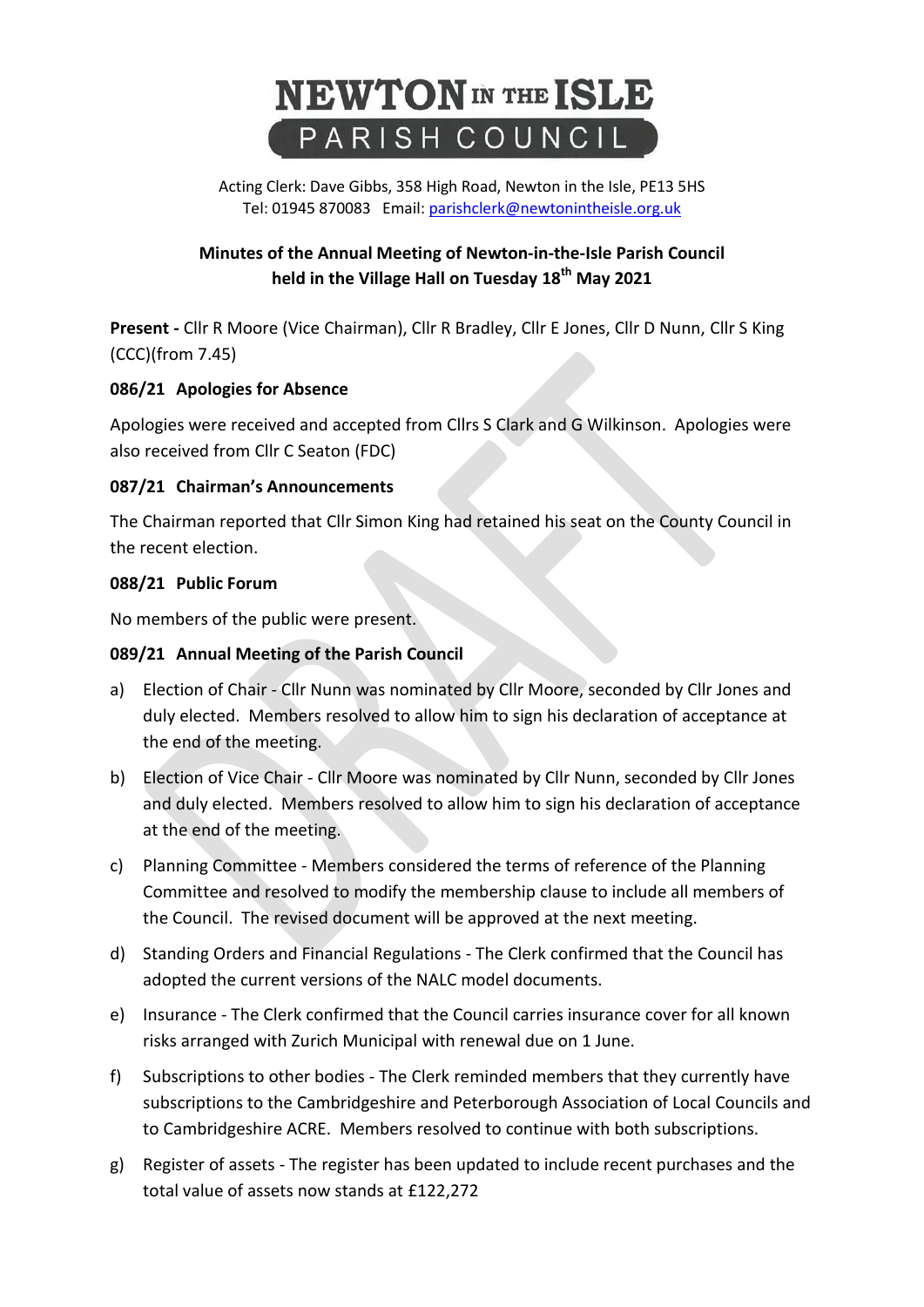- h) Appointment of Internal Auditor Members resolved to reappoint Stuart Pollard of Auditing Solutions Ltd as the internal auditor for the 2021/22 financial year.
- i) Meeting dates Members agreed to meet on the second Tuesday of alternate months, namely 13 July, 14 September, 9 November, 11 January 2022, 8 March and 10 May.

# **090/21 Vacancy for a Parish Councillor**

Two candidates had offered themselves for co-option and submitted written statements. Members considered the information supplied by the two candidates and resolved to select Duncan Freeman to fill the vacancy. As he was unable to attend the meeting, members resolved to allow Mr Freeman to sign his declaration of acceptance at the earliest opportunity.

# **091/21 Minutes of the Previous Meetings**

- a) RESOLVED that the minutes of the meeting held on Tuesday 9<sup>th</sup> March 2021 be agreed and signed as a true and accurate record.
- b) RESOLVED that the minutes of the Planning Committee meeting held on Thursday 6<sup>th</sup> May 2021 be agreed and signed as a true and accurate record.

# **092/21 County and District Councillors Reports**

Cllr King reported that he was pleased to have been re-elected, but that the Conservatives failed to retain their overall majority. The Council will now be run by a coalition of Liberal Democrats, Labour and Independents. Membership of committees has not been confirmed, but the new Council held its first socially-distanced meeting at the Imperial War Museum Duxford.

In the absence of Cllrs Clark and Seaton, the Clerk presented their report. Most District Council meetings had been suspended due to the elections. The election of Nik Johnson as Mayor of the Cambridgeshire and Peterborough Combined Authority might result in a change of direction for the authority, especially with the change of control at the County Council.

# **093/21 Police Matters**

The Clerk reported that he had attended the monthly meeting with the Neighbourhood Sergeant. No crimes were reported in Newton-in-the-Isle, but there was a theft of solar panels nearby. Neighbourhood Watch is offering training and guidance on avoiding becoming a victim of dog theft and other associated crimes. Wisbech Policing Team will be carrying out education and enforcement work on riding of e-scooters in public places, which is not permitted.

# **094/21 Reports for Information**

a) Allotments/Rights of Way - Members noted Cllr Nunn's report and the issues raised in relation to byway 166/10 from Fen Road to Cross Drove. The byway is used by several landowners for access. The responsibility for maintenance is shared between the County Council and the landowner. Options to be considered at the next meeting.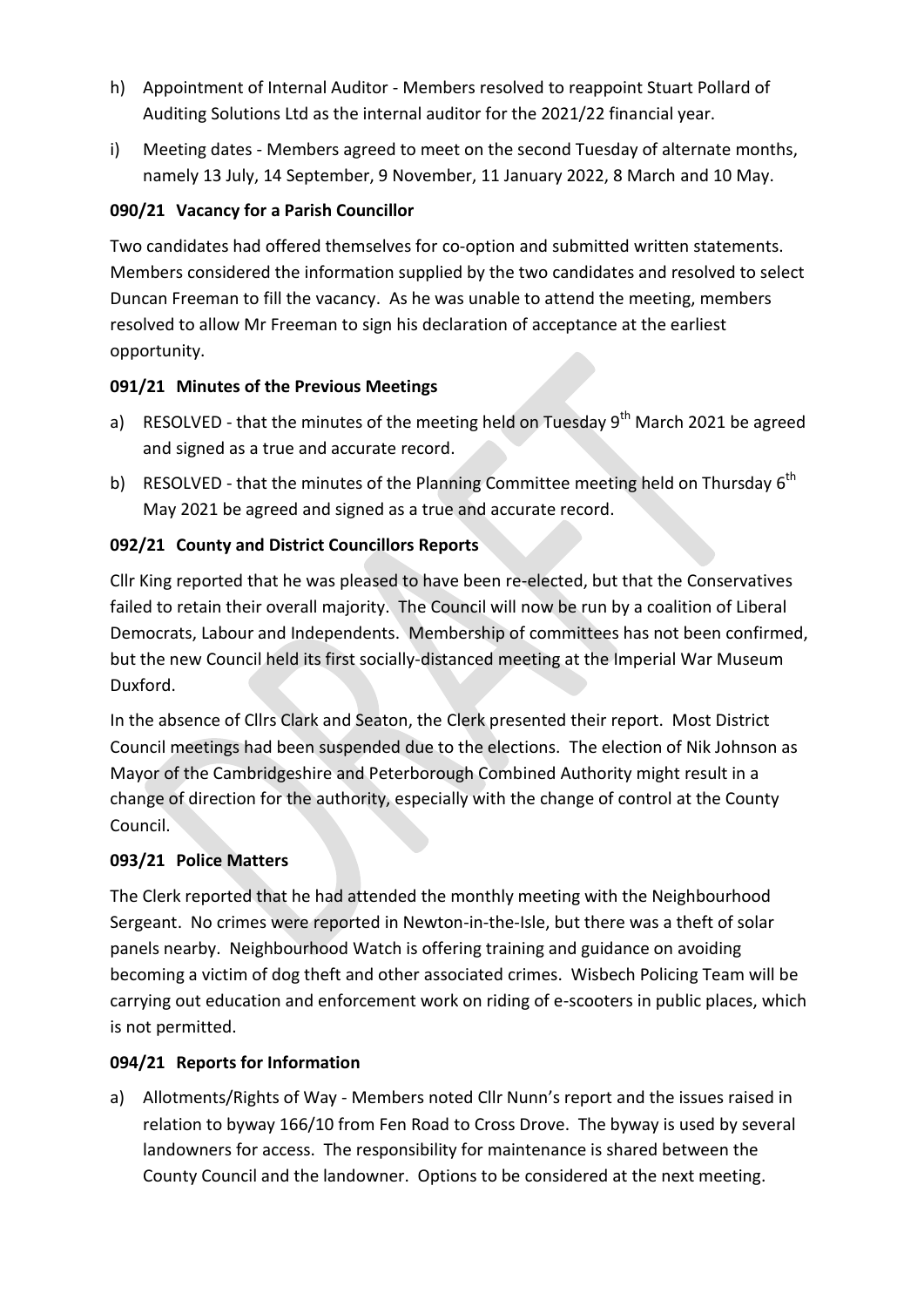- b) Playing Field Members noted Cllr Wilkinson's report. The oak tree has been felled. Maintenance plan for the wildflower meadow to be agreed.
- c) Correspondence The Clerk updated members on correspondence received since the last meeting, including internal and external audit communications, and annual inspection of the play equipment.

#### **095/21 Finance**

- a) Members approved the internal accounts for the 2020/21 financial year.
- b) Members reviewed and approved the Governance and Management Risk Assessment.
- c) Members approved the internal audit report. It was noted that the Council had not complied with the requirement to publish the Notice of Public Rights for 2019/20 in accordance with the Transparency Code. The corresponding information for 2020/21 will be published in a timely manner. The Council has not reviewed its fees and charges for several years. This issue will be addressed at the July meeting.
- d) Members reviewed and approved the Annual Governance Statement 2020/21 and authorised the Chairman to sign it.
- e) Members reviewed and approved the Accounting Statement 2020/21 and authorised the Chairman to sign it.
- f) Members resolved that the period for the exercise of public rights be from Monday 14 June to Friday 23 July.
- g) Members resolved to add Cllr Nunn to the Barclays Bank mandate as a signatory on all accounts.
- h) The discussion of the annual report to residents was deferred to the July meeting.
- i) Members approved the following payments

| 100694 | <b>Zurich Municipal (Insurance)</b>              | £. | 695.23    |
|--------|--------------------------------------------------|----|-----------|
| 100695 | Cambridgeshire County Council (PFHI application) | £  | 500.00    |
| 100696 | Playsafety Ltd (Play equipment inspection)       | f. | 103.20    |
| 100697 | North Level District IDB (Drainage rates)        | f  | 43.19     |
| 100698 | LGS Services (Payroll service)                   | £  | 33.00     |
| 100699 | PM Wilkinson (Notice board repair)               | f. | 25.00     |
| 100700 | <b>Auditing Solutions Ltd</b>                    |    | 216.00    |
|        |                                                  |    | £1,615.62 |

#### **096/21 Queen Elizabeth II Playing Field**

- a) The RoSPA Playsafety Inspection Report highlighted several minor issues to be addressed. Cllr Bradley offered to pressure wash the teen shelter prior to repainting as necessary. Cllr Wilkinson will be asked to consider the other items and recommend solutions.
- b) A quote of £750 has been received from Mark 1 Fencing & Son Ltd to replace the missing section of fence between St James Close and the vehicle entrance to the Playing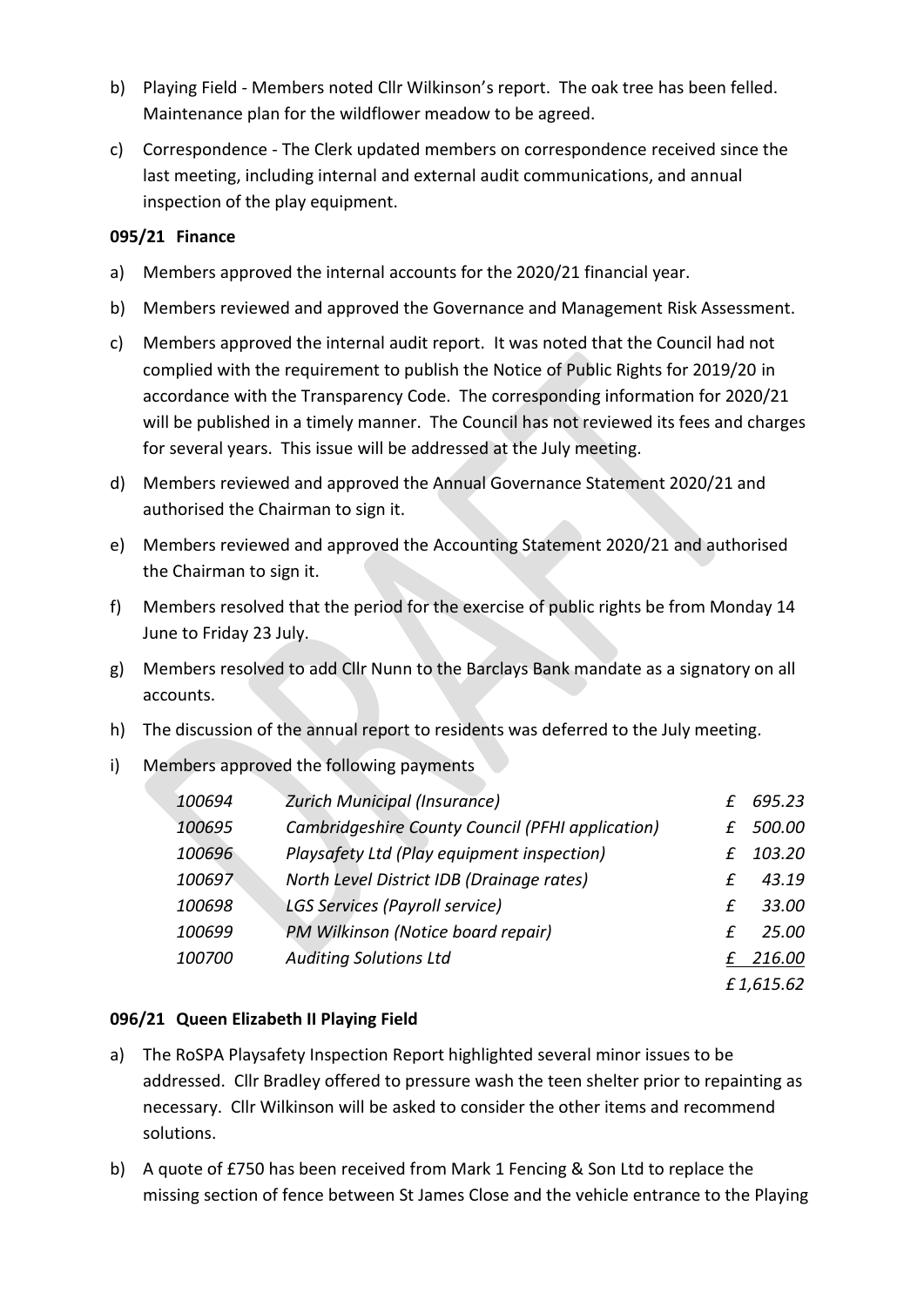Field, including the installation of a new pedestrian gate. In view of the urgent need to complete these works, members resolved to accept this quote without seeking further quotes.

- c) Members discussed the possible replacement of the football goals and the installation of nets. It was noted that the goals require repainting and Cllr Bradley offered to clean them with the pressure washer to remove loose paint.
- d) Cllr Bradley offered to provide the necessary machinery for the creation of the BMX track in the Playing Field. Soil is available in the Playing Field and at another location in the village.

#### **097/21 Highways**

- a) Members were disappointed to note that the Local Highway Improvement application for 2021/22 was not being recommended for funding. Cllr King suggested that members arrange a site meeting with the highways officers to discuss the issue.
- b) Members resolved to submit an application under the Privately Funded Highway Improvement scheme for the extension of the 40mph village speed limit in Mill Lane, Fen Road and Rectory Road.
- c) Members discussed the condition of the road markings at the junction of Mill Lane, Fen Road and High Road and resolved to include these and the addition of the word SLOW in each direction on the High Road at this bend to the PFHI application.
- d) Members considered the proposals from the County Council for a new approach to the management of roadside verges. They resolved to monitor the progress of this scheme and to revisit it next year.
- e) The Clerk reported that he had spoken to the Local Highway Officer regarding the road surface and accumulated dirt in Brewers Lane, as well as the possibility of installing signage to prevent heavy vehicles using the road. The County Council does not have a road sweeper. Minor defects in the surface can be reported in the usual way, but in view of the nature of the road, major improvements are unlikely. The heavy vehicles using the road require access for agricultural purposes, so signage would make little difference.
- f) The Clerk has enquired about signage relating to children playing outside the cottages in Chapel Lane. There is no appropriate signage available for this purpose.
- g) The Clerk reported that the signage for the National Cycle Route 1 is all in place, but much of it is dirty or hidden by vegetation. It was suggested that the handyman might be asked to clear the vegetation and clean the signs.
- h) Members considered the request for support from the 20's Plenty campaign and asked that it be added to the agenda for the July meeting.
- i) Public Right of Way 166/10 was discussed under agenda item 094/21(a) above.
- j) Members discussed the alder tree overhanging the pavement and road near the former Woadman's Arms public house and resolved to remove it.